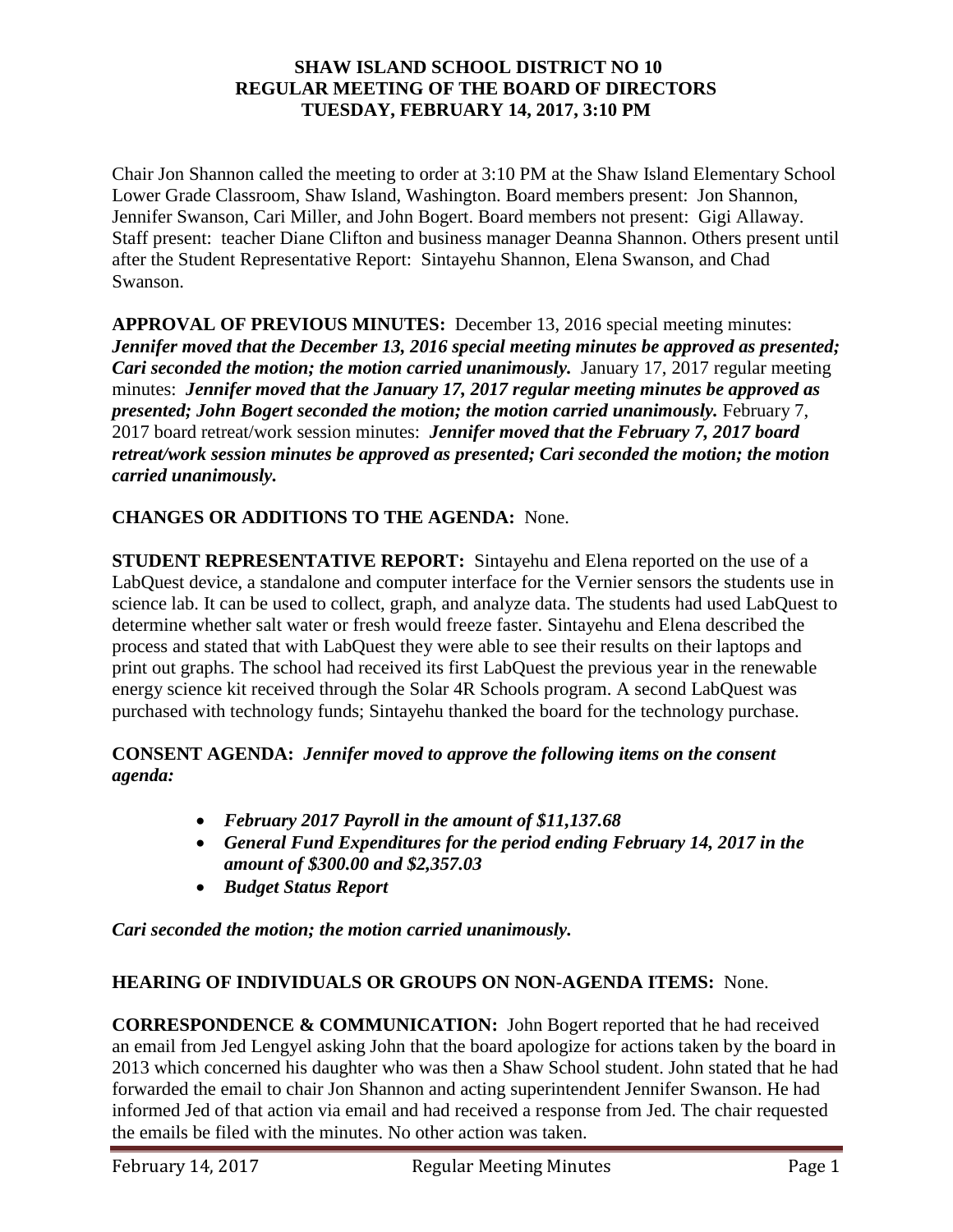**TEACHER REPORT:** Diane stated that LabQuest worked well and enabled the students to focus on the process while LabQuest processed the data and gave the students a visual readout. She stated that she would like to purchase another LabQuest in the future.

**LEGISLATIVE REPORT:** Jennifer stated that she had forwarded the WSSA legislative report to other board members.

## **SUPERINTENDENT AND COMMITTEE REPORTS:**

- 1. **Superintendent:** None.
- *2.* **Physical Plant:** None.
- **3. Instructional Support:** Jennifer reported that there had been a field trip planning meeting followed by a parent meeting. A decision had been made to cancel the reservation at Camp Wittman in Idaho and to plan a field trip to Oregon. After reviewing the area around Camp Wittman, it was decided there were not enough activities around the camp to support the geology curriculum that tied to the field trip. Jennifer stated that she would be meeting with Diane Clifton and Elaine Griffin to discuss the current year's academic structure and what structure could work in the 2017-18 school year given the projected enrollment.
- **4. Administration:** Deanna reported that the District was registered as a seller on PublicSurplus.com and that four surplus laptops had successfully sold in the first auction. Another auction would be ending February  $28^{\text{th}}$ .

# **PROGRAM, CURRICULUM, AND ASSESSMENT:** None.

## **PERSONNEL:** None.

## **BUDGET & FISCAL MATTERS:** None.

## **GENERAL:**

- **1. Review of Board Action Sheet:** The action sheet was reviewed.
- **2. Approval of 2016-17 School Improvement Plan:** The finalized plan was reviewed. *Jennifer moved to approve the 2016-17 School Improvement Plan; Cari seconded the motion; the motion carried unanimously.* .
- **3. Board Self-Evaluation:** Deanna distributed an Individual School Director Standards handout. Conducting self-evaluations was discussed. Jennifer suggested evaluating how the standing committees were working. For the next board meeting each member should think of the strengths, weaknesses, and goals for discussion.
- **4. Schedule Policy Review Meeting:** A one hour policy meeting would be held after the March 14, 2017 regular meeting.

**ADJOURNMENT:** *Jennifer moved that the meeting be adjourned; John Bogert seconded the motion; the motion carried unanimously.* The meeting was adjourned at 4:16 PM.

\_\_\_\_\_\_\_\_\_\_\_\_\_\_\_\_\_\_\_\_\_\_\_\_\_\_\_\_\_\_\_ \_\_\_\_\_\_\_\_\_\_\_\_\_\_\_\_\_\_\_\_\_\_\_\_\_\_\_\_\_\_

Chair, Jon Shannon Recording Secretary, Cari Miller